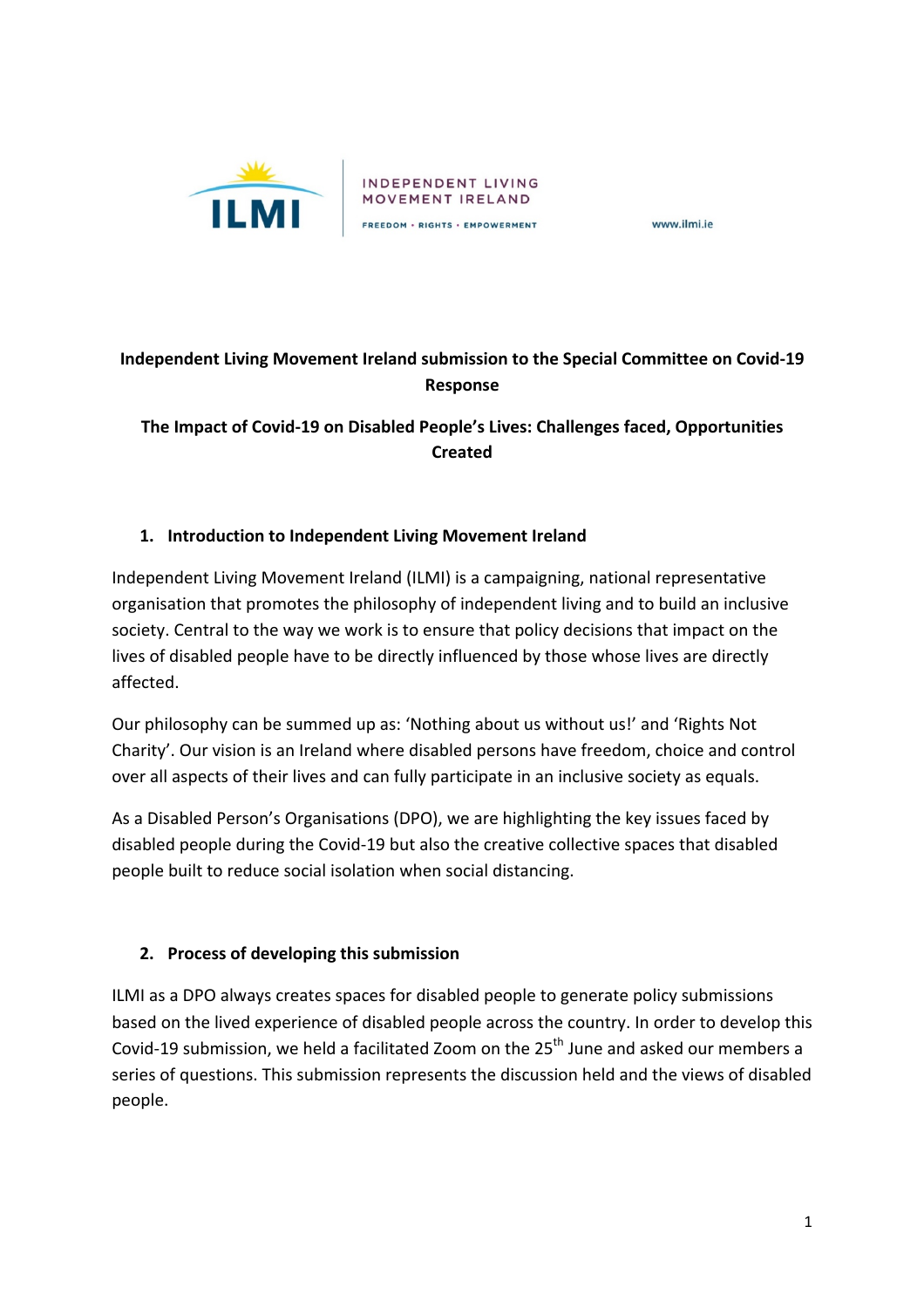## **3.** Positive Opportunities created and developed by disabled people during the Covid-**19 crisis**

Contrary to the general narrative, many disabled people have found positives in how the country responded collectively to the challenges we all faced during the Covid-19 pandemic and specifically how disabled people responded creatively to build connections and work in different ways to reduce social isolation by building online communities.

Many disabled people have found the use of video conferencing technology, such as Zoom, to connect with other disabled people liberating. ILMI online spaces, which included peer support and platforms to discuss policy, activism and even creative spaces such as a film club, as well as county-specific discussion spaces for disabled people in Clare, Donegal, Leitrim, Sligo, Longford, Cavan and Monaghan. There were also weekly workshops on topics such as mindfulness, yoga, nutrition, independent living, effectively managing a Personal Assistance Service (PAS), photography and drawing.

These spaces allowed hundreds of disabled people to access online training and social spaces to get to know other disabled people, build social networks and learn from each other as peers. Use of Zoom has allowed everyone participate: disabled people no longer need to worry about whether venues or the built environment is accessible, accessible transport or a lack of PAS hours.

The experience of ILMI members using zoom to connect and reduce social isolation highlights for disabled people that high speed broadband now is an essential tool and assistive technology needs to be there to support this. It is important to keep people connected.

Peer support spaces became enormously important for disabled people to discuss the impact of Covid-19 on their lives and the supports they use to live independent lives, including Personal Assistance Services.

Online spaces gave disabled people a voice: using ILMI spaces they not only supported each other through Covid-19 but also fed directly into ILMI policy development, including communications to the NPHET to voice their concerns and direct how supports should be delivered to disabled people.

ILMI through its INTERREG funded cross-border initiative was perfectly placed to provide direct IT support to disabled people in the border counties. That approach allowed a targeted approach that could be replicated across the country.

Technology has opened up opportunities for disabled people to work from home and in one instance, one of our members who never had an opportunity to work gained employment via online technology.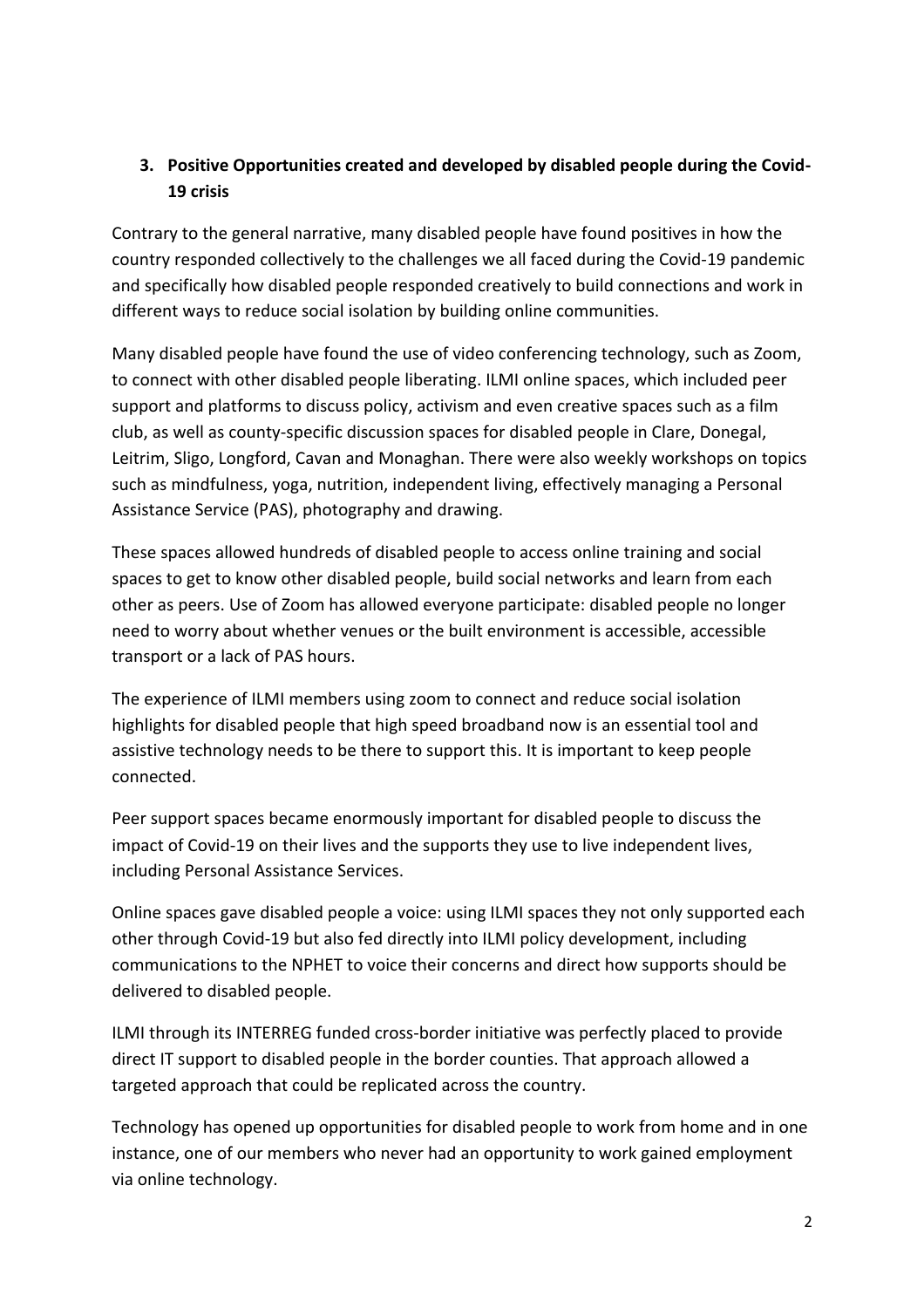Social distancing measures in public spaces, such as shops, in some instances has impacted positively on accessibility.

Disabled people also welcomed the use of ISL in NPHET briefings and want to see that this becomes the norm that public information is fully accessible.

## 4. Challenges for Disabled People during the Covid-19 crisis

For disabled people, often the language and discussion around disability reverted to a medical view of disability. Disabled people were repeatedly seen as high risk, regardless of their impairment and cocooning was imposed upon us, removing any agency or choice as independent adults. Those disabled people who did continue to go about their lives often solicited reactions from the public with comments such as "why are you out"? These comments are based on the medical narrative that place all disabled people as being "at risk".

A huge issue for disabled people was the continued exclusion of Disabled Person's Organisations (DPO) from discussions in policy development and hence denying disabled people from having their voices heard. Disability Service providers spoke on behalf of disabled people without having a mandate to do so. Often discussions about disability were led by family members, which allowed our lives to be publically seen as a "problem" for families; our lives are spoken about in terms of a "burden" for families with no regard for our dignity, our agency or what we as disabled people want. We as human beings are often an afterthought in these discussions.

A recurring theme in ILMI discussions was the lack of consistent, clear information across all CHO areas in relation to disability services and guidelines on delivery of services such as the PAS during Covid-19.

There has also been huge changes in the provision of PAS across the country, with no standardised approach across CHO areas. For some disabled people Covid-19 has meant complete loss of independence, moving from their homes into family homes. Often service providers have not made any contact with disabled people they provide services to. PAS hours were cut for many leaders and the crisis was used as a chance for them to cut hours and the roles a PA could carry out were restricted, such as PAs being told they could not drive disabled people whereas they could pre-Covid-19.

Restrictions of people in accessing health services meant that no PAs were allowed into hospital with disabled people, regardless of our needs during the crisis. Hospital appointments were postponed and for many they are crucial to maintain a quality of life. At the start of the crisis, the lack of access to PPE for leaders and PA's and in general was a huge issue. We need to learn lessons from this should there be a second wave, disabled people's needs in their homes must be prioritised.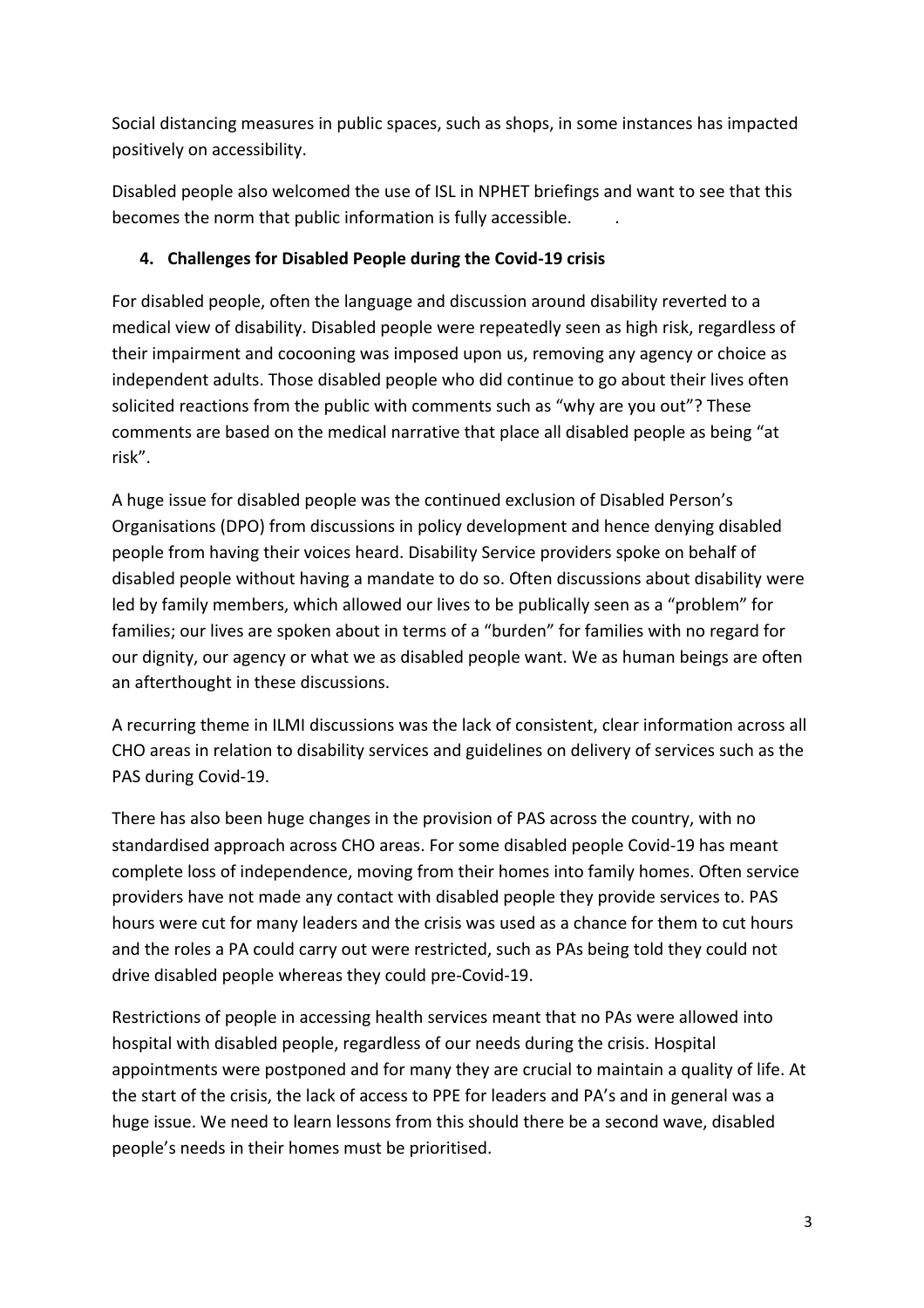Public transport being reorganised will have huge impacts on disabled people's daily lives. The reorganising of the transport system makes it difficult to use for disabled people. In the re-opening of cities and towns, the independence of disabled people cannot be sacrificed in "greening" transport systems. Inclusion and access are part of the development of sustainable transport infrastructures.

Disabled people are fearful of the compulsory wearing of masks on public transport. This may lead to disabled people who can't wear a mask being berated or treated as "special" or the general public being "suspicious" of us.

Whilst the use of technology allowed more flexible working environments that were conducive for some disabled people, there is a fear that rather than working environments becoming more accessible and supports put in place to support disabled people to work in an inclusive, accessible workplace that disabled people will only have the option to work remotely and be kept "out of sight, out of mind". Flexible working conditions are not a substitute for an inclusive, equal and accessible Ireland where disabled people being employed in all workplaces becomes the norm.

Masks are not accessible for those with communication barriers. Policy makers need to be aware of this and in the provision of information there needs to be approaches that allow lip reading and communication. Similarly, not all public health information, especially at the start of the crisis, was fully accessible.

## **5.** The potential opportunities created by the Covid-19 Crisis

Within every crisis there is an opportunity. Members recognised that ILMI as an organisation responded creatively to the crisis to create numerous online spaces to connect disabled people and have continued to do so. As one member said "I would be lost without ILMI during this crisis". This creative response shows that disabled people have the ways and means of doing things. For example, the Covid-19 pandemic "forced" us to connect online but it has broken down geographical and physical barriers for disabled people. Online engagements are accessible to most: it removes the challenge of inaccessible transport and the lack of PAS hours.

Connecting virtually in Zoom brought an opportunity to find new ways of bringing disabled people together through zoom gatherings. This connection brought to the fore the absence of peer sharing, learning and peer support for disabled people from other disabled people in recent times. A sense of disabled community was created in our meetings, which was important, in particular, to those disabled people who never before regarded themselves as being offered the opportunity by service providers to debate with other disabled people on what was negatively impacting on their lives, or learning from disabled people about solutions and coping skills they had used to achieve increased independence in their lives.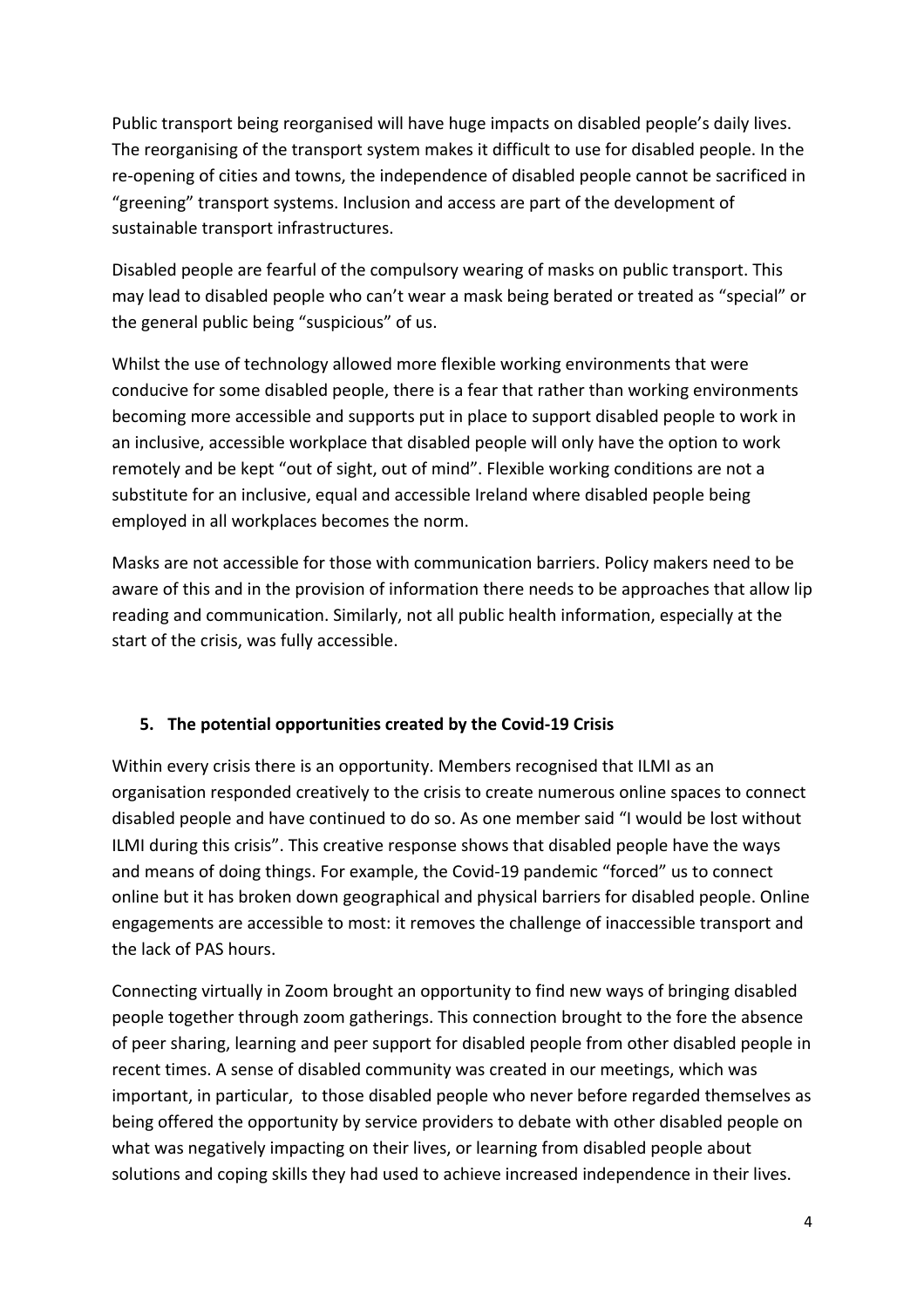Non-disabled people during social isolation got a "tiny taste" of how many disabled people live their lives- confined to their homes due to lack of PAS hours, inaccessible built environments and lack of transport. Hopefully this new understanding and insight will drive and direct policy towards inclusion for disabled people.

Looking towards the future, disabled people want to have full control over their supports and services to make the decisions about our lives. There is a huge opportunity for disabled people to have choice and control, for example for disable to begin to self-direct their services. 

# **6.** Additional observations from disabled people for the Covid-19 Response **Committee**

It was obvious that there was not a state funded DPO consulted during this crisis to listen to the lived experience of disabled people. Should there be a second wave and new public health measures developed, there needs to be a process to engage with DPOs who represent the lived experience of disabled people.

Due to the lack of engagement with DPOs, the state dealt with organisations of disabled family members and the narrative was "how awful their life is" which reinforces negative representation of disabled people, feeding into the medical model of disability. Disabled people's voices need to be central to discussions on disability: "Nothing About Us Without Us". The presence of a DPO in these discussions would ensure there is no return to a medical narrative of disability and talk of "protecting the vulnerable" or to remove disabled people's autonomy and agency by forcing us to "cocoon".

Engagement with DPOs led by the lived experience of disabled people will allow Ireland respond to public health emergencies to ensure standardised approaches, accessible information and provision of PPE.

The National Disability Authority (NDA) and its centre of excellence in terms of Universal Design needs to be utilised in design and delivery of services.

There will and is physical and emotional impacts of this crisis on us. For example, we no longer have the same access to services such as OT or mainstream services such as Library or the pool. For some the pool was the only movement or physical activity we got and many are not feeling as "fit". Many of our appointments were cancelled, and some disabled people are anxious about public spaces which limits our choices and lifestyle. Many specialist therapy has not been available during the Covid-19 crisis.

Whilst technology can be liberating, it is not a replacement for real inclusion and participation in all aspects of society. It is not a replacement for accessible transport, accessible built environments and a well-resourced PAS service. Disabled people having freedom, choice and control over all aspects of our lives to fully participate in an inclusive